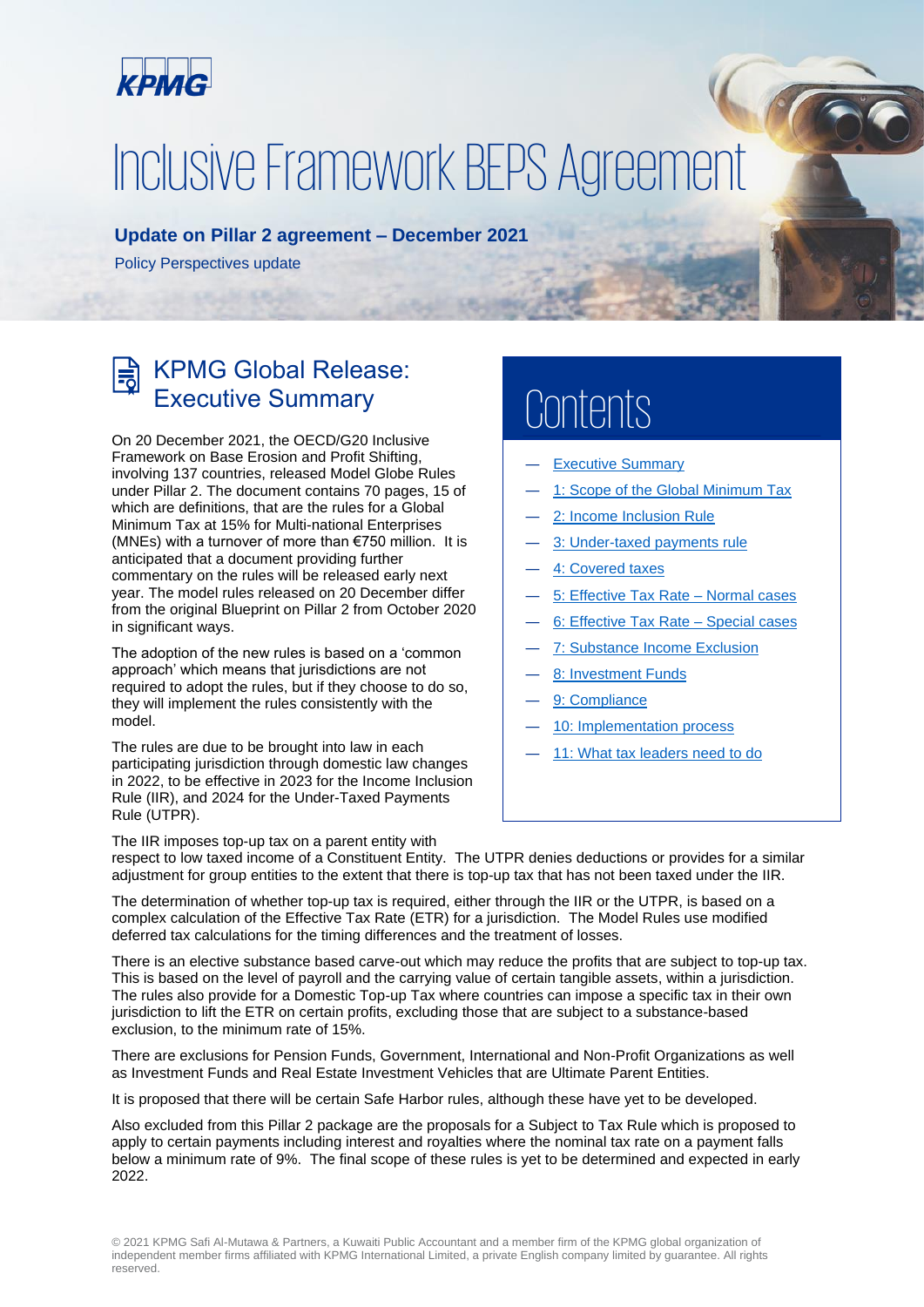The Pillar 2 rules apply blending on a jurisdiction-by-jurisdiction basis. The US Administration has proposed modifications to their rules on Global Intangible Low Taxed Income or GILTI, which are currently based on global blending. The Model Rules provide that "consideration will be given to the conditions under which the US GILTI regime will co-exist with the GloBE Rules, to ensure a level playing field".

Work on Pillar 1, which deals with new rules on the allocation of a portion of residual profit of MNEs with initially a turnover of greater than €20 billion and profit before tax margins above 10% of revenue to market jurisdictions is progressing and announcements are expected in 2022. These rules and the Subject to Tax Rule will require modifications to tax treaties anticipated to occur through a Multi-lateral Instrument.

#### **What's New**

This Model has added a new concept of domestic top-up tax. This allows a jurisdiction to introduce a rule, which effectively duplicates the Model for top-up tax, but ensures that the tax is collected by that local jurisdiction and is not ceded to another jurisdiction under either the IIR or the UTPR. Assuming low-tax jurisdictions take this path, it may reduce the complexity of the rules in many circumstances while achieving the goal of the Pillar 2 project of providing a floor for tax competition.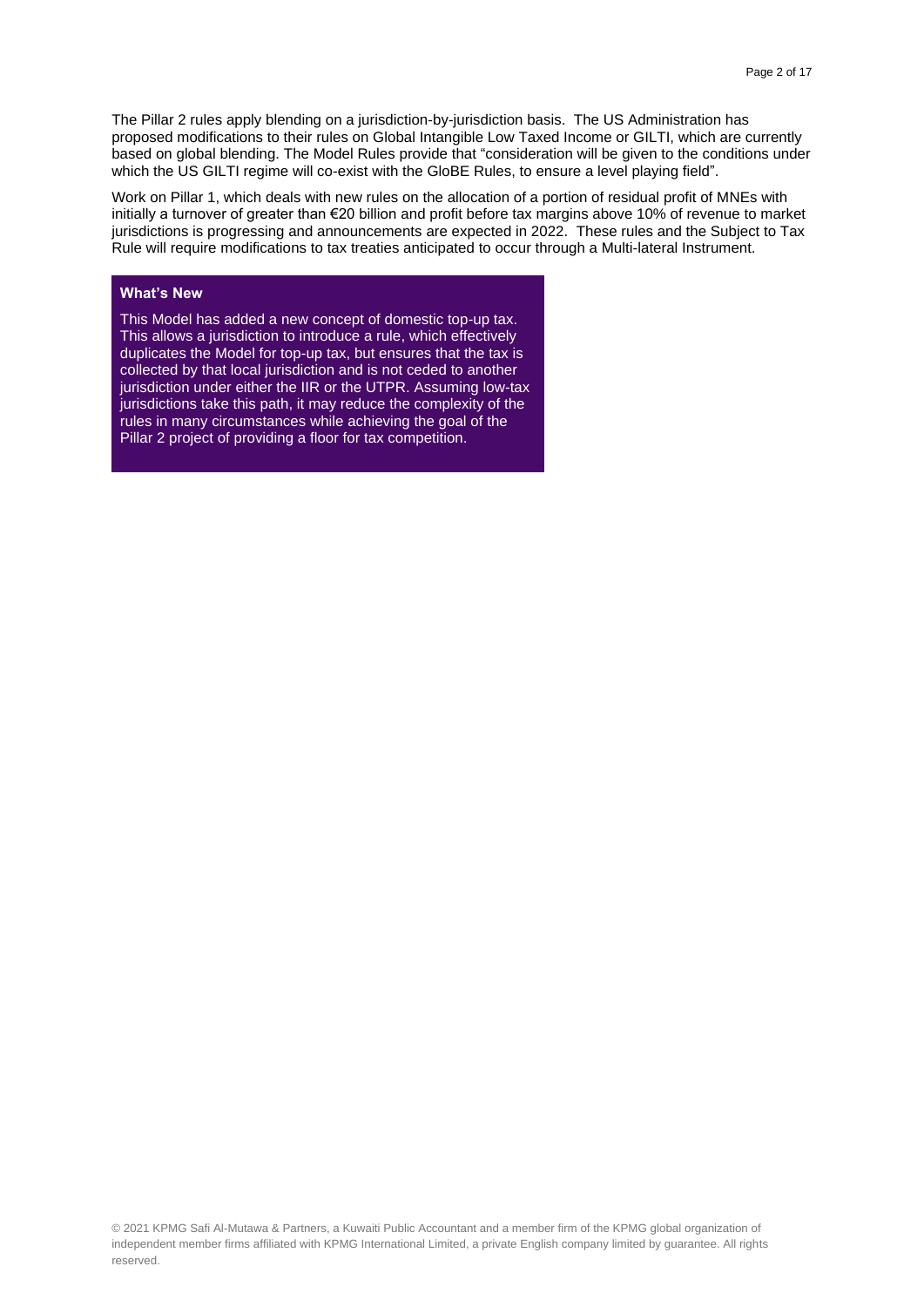## Scope of the Global Minimum Tax

[Back to top](#page-0-0)

### <span id="page-2-0"></span>Pillar 2 deals with new Global Anti-Base Erosion (or GloBE) or Global Minimum Tax rules. The agreed global minimum tax rate is 15%.

#### **Revenue threshold**

**1**

Generally, the GloBE rules apply for an MNE where consolidated group revenue exceeds €750 million. This is determined by looking at the consolidated financial statements. An entity located in one jurisdiction which has a permanent establishment in another jurisdiction is also deemed to be a group when applying the test.

#### **Test years for consolidated revenue threshold**

There is a four-year test period determining whether the threshold is met. Generally, if revenue of  $\epsilon$ 750 million is exceeded in two of the previous four fiscal years the threshold is met. Where two groups merge, the test is deemed to be met if the sum of the revenue of each group meets the €750m threshold. There are also special rules for demergers.

#### **Excluded entities**

Certain organizations, entities or arrangements are excluded from the GloBE rules. Government Entities, which do not carry on a trade, International Organizations and Non-profit Organizations and Pension funds are fully excluded. In addition, Investment Funds are excluded, but only when they are the Ultimate Parent Entity of an MNE Group. Certain holding vehicles owned by these excluded entities are also themselves excluded, as discussed in Section 8.

#### **Exclusions – international shipping**

There is an exclusion for international shipping income and certain related income. This applies to both the transportation of passengers and cargo but does not include income from transportation in inland waterways of the same jurisdiction. To qualify for the exclusion, the Constituent Entity must demonstrate that the strategic or commercial management of all ships concerned is effectively carried on from within the jurisdiction where the Constituent Entity is located.

#### **What's New**

The Pillar 2 Blueprint provided a threshold test based on the current year and the immediately preceding year. This Model provides for a four-year test period.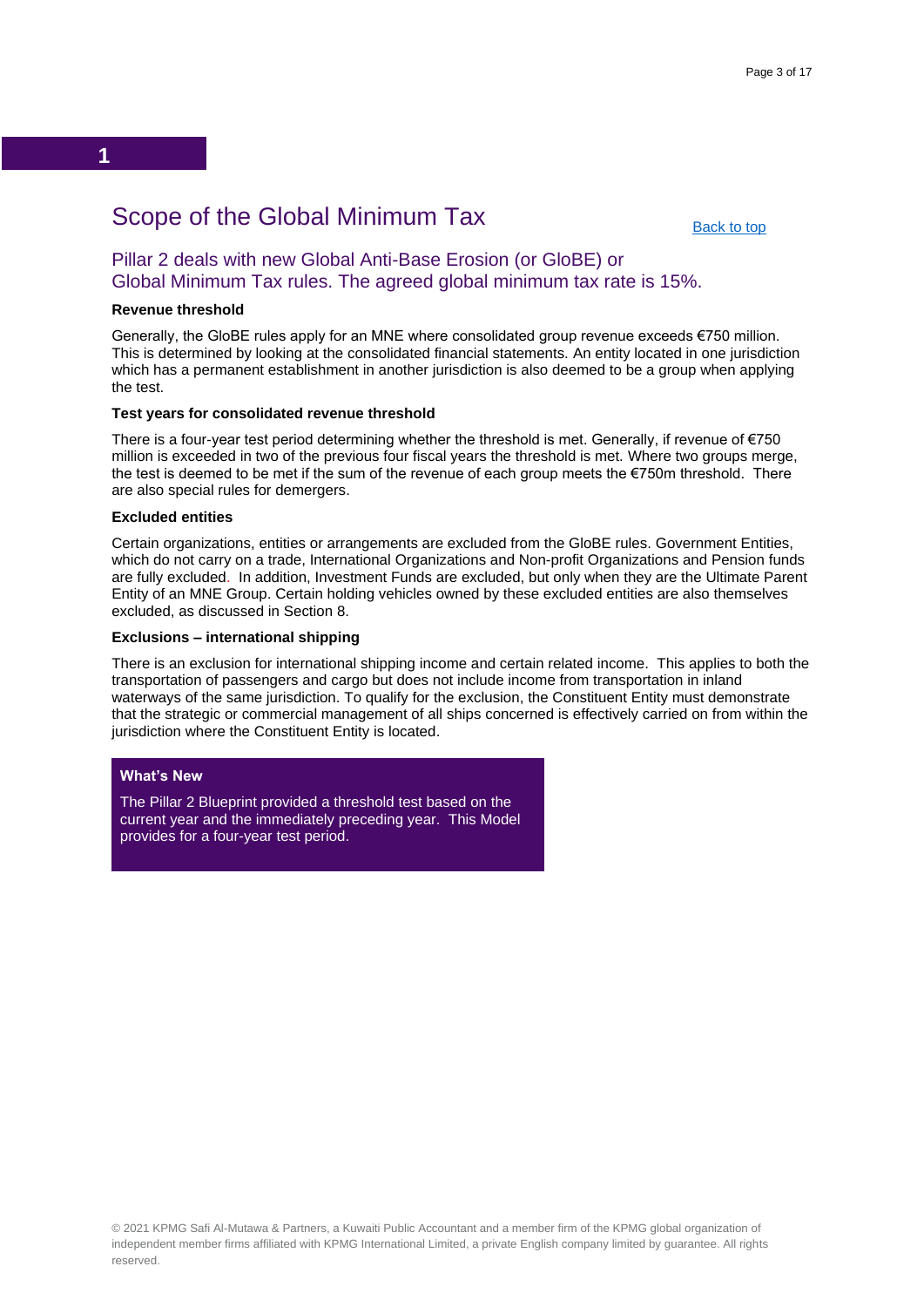## Income inclusion rule

[Back to top](#page-0-0)

#### <span id="page-3-0"></span>**Top-down approach & Intermediate Parents**

The GloBE rules are designed to ensure that large MNEs pay a minimum level of tax on the income arising in each jurisdiction in which they operate. To this end, and as explained further in Section 5, the rules calculate the ETR imposed on the MNE in each jurisdiction. Where the ETR in a jurisdiction falls below 15% these rules determine an amount of top-up tax for each constituent entity in the jurisdiction.

The IIR is the primary rule to impose this top-up tax. Under the IIR a parent entity within the MNE group will pay tax, in its jurisdiction of tax residence, in respect of its allocable share of the top-up tax of a lowtaxed Constituent Entity. In this regard the IIR bears similarities to Controlled Foreign Corporation (CFC) rules.

Under the top-down approach, priority is given to the parent entity at the highest point in the ownership chain. Therefore, in a multi-tiered structure, where the ultimate parent entity (UPE) of the MNE group is subject to a qualified IIR (i.e., one conformant to the GloBE rules design), it will pay the IIR tax in respect of the top-up tax of a low-taxed Constituent Entity, rather than an intermediate parent entity. Where the UPE is not subject to a qualified IIR, IIR taxing rights will 'drop' down to the jurisdiction of the intermediate parent entity beneath it, to the extent it applies a qualified IIR and so on down the chain of ownership.

#### **Split ownership rules**

An exception to the top-down rules can apply where a low-taxed Constitutent Entity has a significant (i.e., more than 20%) minority interest holder outside the MNE group. The split-ownership rules apply to address the potential for leakage that would result from simply subjecting the UPE's allocable share of the low-taxed Constituent Entity to IIR tax.

For example, take the case where the UPE has a 75% ownership interest in an intermediate parent entity, and the latter has a 100% ownership interest in a low-taxed Constituent Entity. In this case, the IIR taxing rights would 'drop' to the jurisdiction of the intermediate parent entity, assuming the latter applies a qualified IIR. This is termed a 'partially-owned parent entity'. The effect of the rule is that 100% of the top-up tax is subject to IIR tax at the level of the partially owned parent entity, rather than 75% of top-up tax being taxed at the level of the UPE. The rules provide that the allocable share of higher-tier parents (e.g., 75% share of the UPE in this case) will be reduced to the extent IIR tax is imposed by lower tier parents (i.e., down to zero in this case).

#### **3**

## Under-taxed payments rule

[Back to top](#page-0-0)

#### <span id="page-3-1"></span>**Situations where UTPR applicable and top-up tax calculation**

The UTPR operates as a backstop to the IIR, to be applied where insufficient top-up tax is collected under the IIR. Importantly, the UTPR also serves the purpose of ensuring low-tax income in the UPE jurisdiction is subject to tax at the minimum rate. Central to the application of the UTPR is the determination of the Total UTPR top-up tax amount. This is an aggregate 'pool' of all the top-up tax of low-taxed Constituent Entities, across the MNE group, which is not adequately taxed by an IIR or otherwise excluded.

An important rule, in this regard, references the UPE's ownership interest in a low-taxed Constituent Entity. If the UPE has a 75% ownership interest in a low-taxed Constituent Entity, and the IIRs applied at the level of group parents (including partially owned parent entities) tax the full 75% of the low-taxed Constituent Entities' top-up tax, then for UTPR purposes the low-taxed Constituent Entities' top-up tax will be reduced to zero (despite 25% of the top-up tax remaining untaxed). If this is not the case (e.g., group parents subject 74% of the potential 75% to IIR, as the 1% holder is not an IIR-applying jurisdiction), then the topup tax is not reduced to zero. Instead, the top-up tax for UTPR purposes is reduced by the amount subject to IIR (e.g., 26% remains). These core rules are accompanied by special rules.

In the case of a JV, for example, the top-up tax 'ceiling' for UTPR is the UPE ownership interest in the JV (e.g., 50% of JV top-up tax). For investment entities within a group, the UTPR does not apply.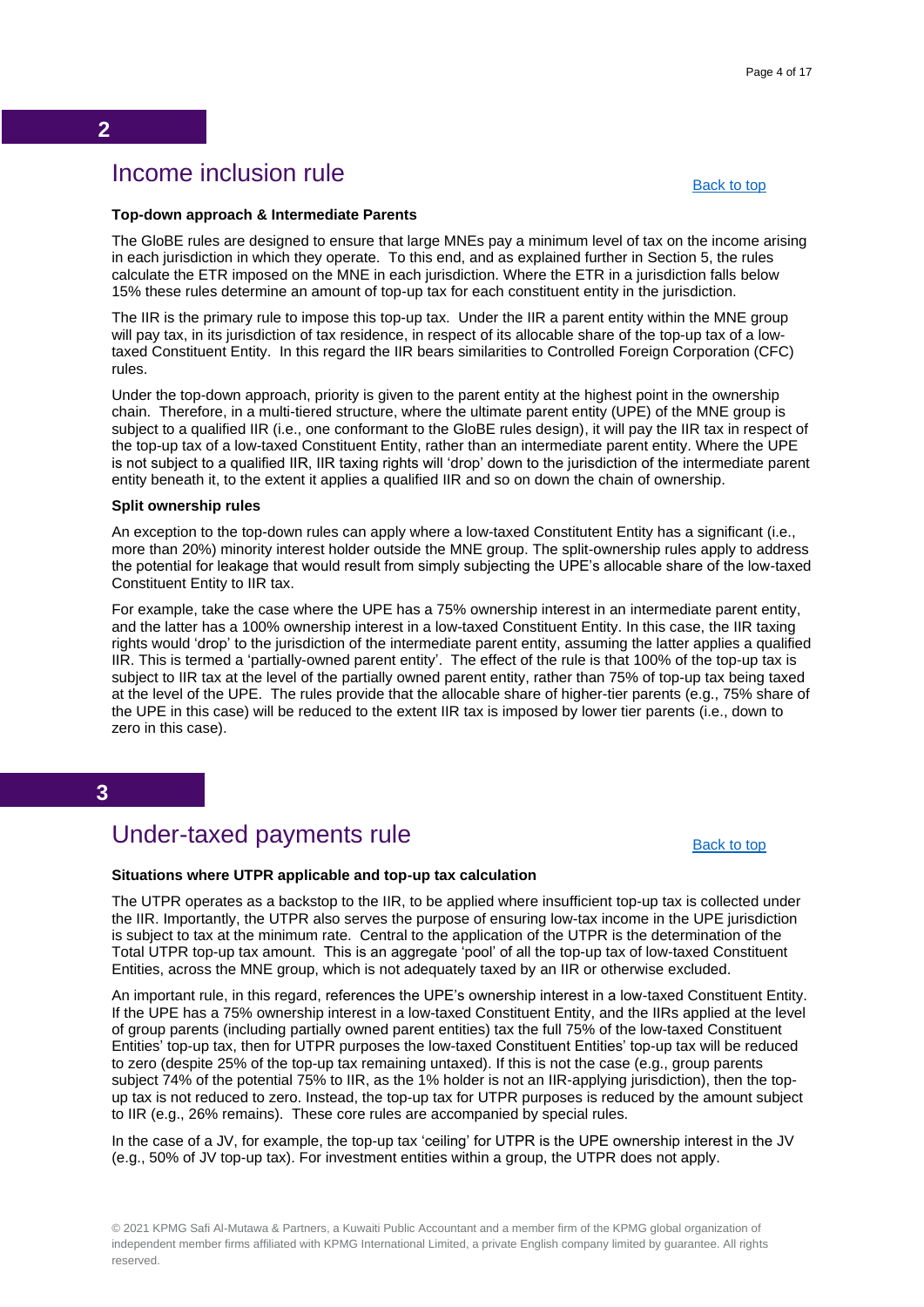#### **Denial of a deduction or other mechanism**

The total UTPR top-up tax is allocated over jurisdictions in which the MNE has Constituent Entities, and which have adopted the UTPR into law (UTPR jurisdictions). It is left open to UTPR jurisdiction tax authorities how they go about ensuring that the Constituent Entities in their jurisdiction have an additional cash tax expense equal to the allocation for the fiscal year. It could be by way of denial of tax deductions (of any type) or equivalent adjustment, e.g., deemed taxable income or a new tax. It remains to be seen what guidance the Commentary provides on the allocation of the UTPR burden over the Constituent Entities in a jurisidiction. To the extent that top-up tax allocations cannot be imposed immediately, they can be carried forward for imposition in a later year in the same jurisdiction.

#### **Allocation key for UTPR**

The allocation mechanism for the total UTPR top-up tax takes into account the relative 'substance' of Constituent Entities in UTPR jurisdictions. A given jurisdiction's UTPR percentage (i.e., the share they are allocated of the total UTPR top-up tax) is determined by calculating (i) the jurisdiction's number of employees as a proportion of the total employees in UPTR jurisdictions, and (ii) the carrying value of the tangible assets in the jurisdiction as a proportion of the total carrying value of tangible assets in all UPTR jurisdictions. Each of these proportions is given a 50% weighting in determining the UTPR percentage.

Employee numbers and tangible assets are evaluated largely in the same manner as for CBCR, though employees will be treated as located in the jurisdiction of a Permanent Establishment to the extent the separate Permanent Establishment accounts include the relevant payroll. An important feature of the allocation key is that if a UTPR jurisdiction does not fully use the top-up tax rights allocation made to them for a given fiscal year, then their UTPR percentage is reduced to zero for subsequent periods until the amount from the previous years has been imposed. This would mean that a UTPR jurisdiction is incentivised to impose UTPR top-up tax allocations expeditiously, to avoid loss of allocations in future years which would otherwise be shared amongst other jurisdictions.

#### **What's New**

The UTPR mechanism in the final rules is very different from the Blueprint. The Blueprint UTPR rules were much more limited, with deduction denials focused on related party payments from high-tax Constituent Entities, and with top-up tax dealt with separately for each low-taxed Constituent Entity. The final rules provide countries with more avenues for imposing the UTPR tax and incentivise them to do so expeditiously. Notably, the final rules provide for a domestic top-up tax presenting an opportunity for a country to 'tax back' in its own jurisdiction.

#### **4**

## Covered taxes

#### [Back to top](#page-0-0)

#### <span id="page-4-0"></span>**Taxes on income and adjustments**

The top-up tax rate for a jurisdiction is determined as the total adjusted covered taxes for the Constituent Entities in a jurisdiction, divided by the net income of the jurisdiction. The starting point for Constituent Entity adjusted covered taxes is the current tax expense accrued in the Constituent Entity financial accounts in respect of covered taxes, as subject to various adjustments. This makes it important to understand (i) the meaning of covered taxes and (ii) the nature of the various adjustments.

Covered taxes are defined to include taxes recorded in respect of a Constituent Entities' net income, as well as taxes in lieu of a corporate income tax (e.g., withholding tax on foreign income), taxes imposed under eligible distribution tax systems and on retained earnings and corporate equity (e.g., Zakat in Saudi Arabia).

The adjustments made to the current tax expense number include reductions for amounts related to excluded income (e.g., non-portfolio dividends), and exclusions for uncertain tax positions, certain refundable tax credits, accrued taxes not paid within 3 years. There is also an adjustment for certain deferred tax.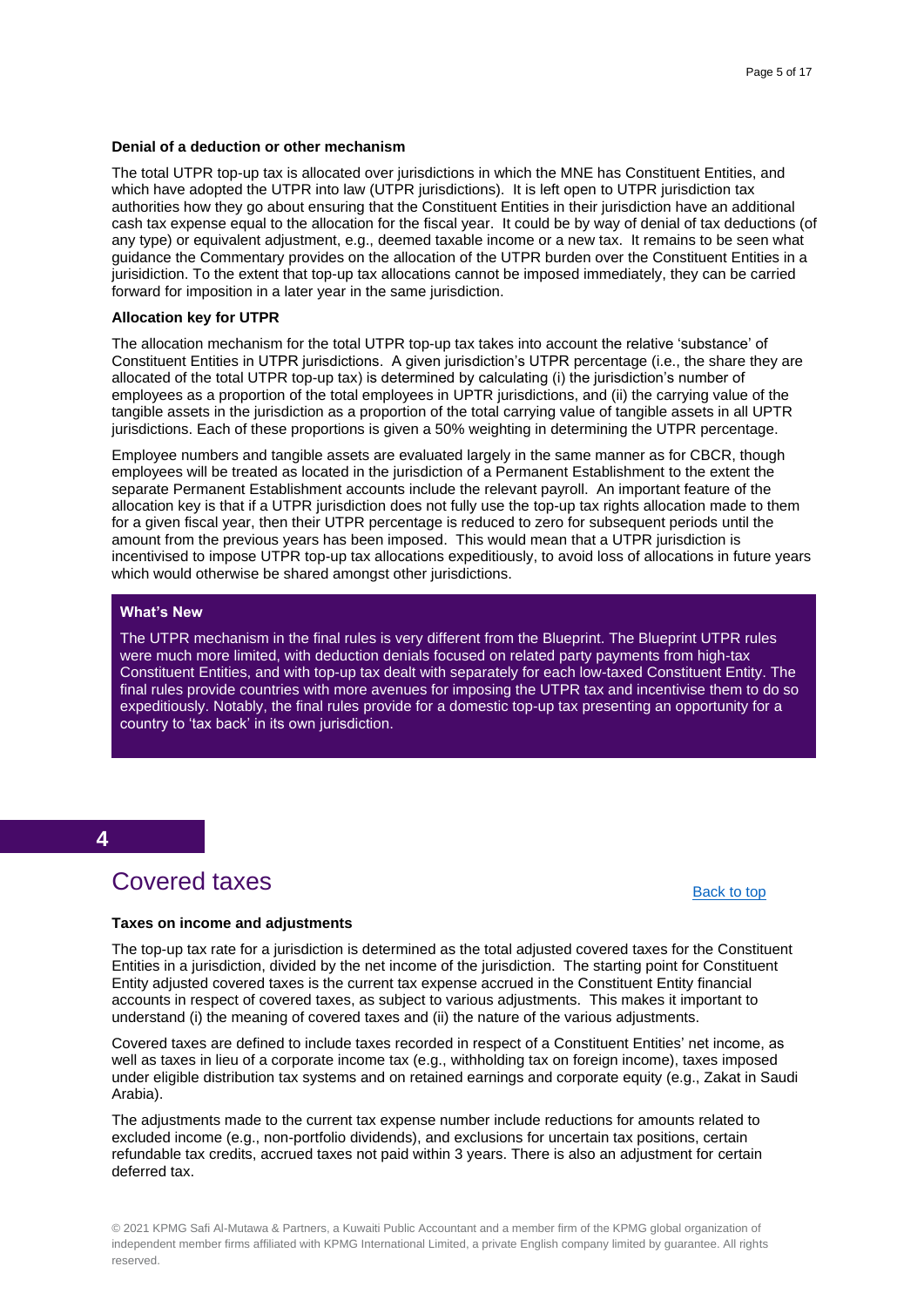Specific provisions also deal with post-filing adjustments to Constituent Entities covered tax liabilities; this can trigger recalculation of prior year ETRs and top-up tax amounts.

#### **Allocation of taxes between Constituent Entities**

In arriving at the number for Constituent Entity adjusted covered taxes it is necessary allocate some covered taxes from one Constituent Entity to another.

For example, withholding taxes suffered by a recipient Constituent Entity and recorded in its accounts, will be allocated to the distributing Constituent Entity as its covered tax. Specific provisions cover Constituent Entity to Constituent Entity allocations for Permanent Establishments and hybrid entities (both treated as Constituent Entities) as well as in relation to CFC and transparent entity taxes. CFC and hybrid entity allocations are capped in order to reduce the effect of the transfer of passive assets from a high taxed jurisdiction into that jurisdiction.

#### **Deferred tax to address timing difference**

As noted above, a key step in arriving at the number for Constituent Entity adjusted covered taxes is the adjustment for deferred tax. This is intended to address the ETR volatility that would otherwise arise due to accounting (book) to tax differences. Carry forward tax losses are also effectively dealt with by means of deferred tax assets (DTAs). While the calculation of the number for inclusion in Constituent Entity

#### **R&D Credits**

On the specific area of R&D tax credits, practice differs across countries on whether refunds are granted – some allow for refunds and others do not. For those providing for refunds, some limit these to smaller enterprises which may not be in scope of GloBE. It remains to be seen to what extent countries might, in response to GloBE, update their R&D credit provisions so that they can be treated as an increase to GloBE income, rather than as a reduction to Covered taxes, so allowing for a higher ETR calculation. It may be that some countries conclude that a shift to R&D grants is the better approach. Further details may be forthcoming on release of the Commentary or through the consultation process.

adjusted covered taxes starts with the CE's accounting deferred tax expense accrued, there are a number of adjustments required.

Deferred tax expense must be recast at the 15% rate (where recorded at a rate in excess). Also, where a deferred tax liability, including in Constituent Entity adjusted covered taxes, does not reverse within 5 years (i.e., the tax is not paid by that time), then this must be reversed out (or the Constituent Entity can choose not to include in covered taxes in the first instance).

However, for a prescribed list of deferred tax liabilities specified this 5-year reversal rule does not apply. DTA valuation adjustments and deferred tax remeasurements due to corporate income tax rate changes are generally disregarded. There are also special transitional rules for deferred tax attributes existing when an MNE comes within the scope of GloBE.

There is also a special 'alternative' regime that can be used (on election) in lieu of these deferred tax provisions. It provides for the calculation of a deemed DTA for certain losses at the minimum rate and its carry forward for inclusion in adjusted covered taxes. This may be particularly relevant for no/low tax jurisdictions.

#### **What's New**

The Pillar 2 Blueprint provided for a system of loss and excess tax carry forwards and credits to address the timing difference issue. This has now been replaced with the adjusted deferred tax accounting approach.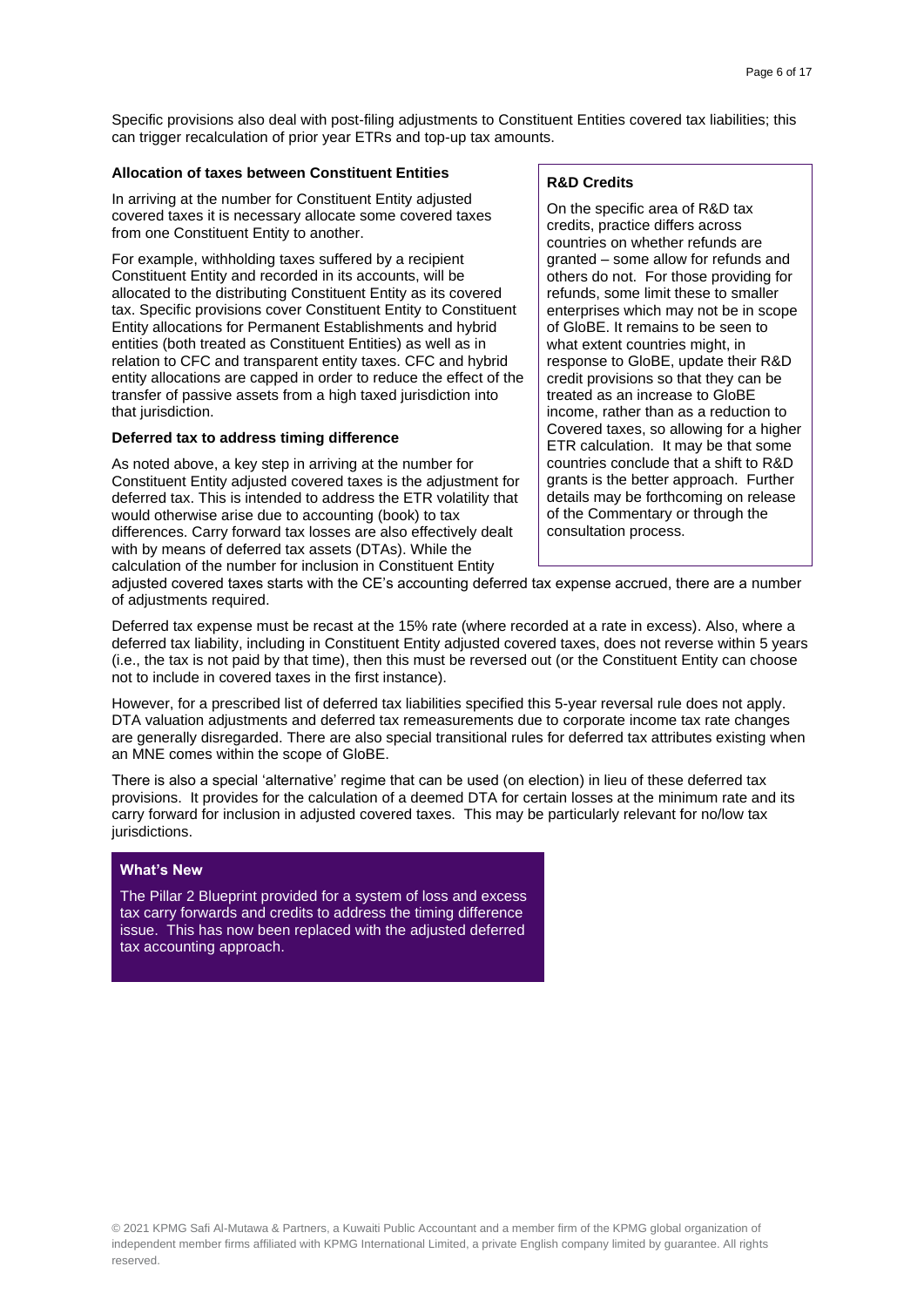## <span id="page-6-0"></span>Effective Tax Rate – Normal Cases

[Back to top](#page-0-0)

The GloBE rules prescribe that the ETR of the MNE Group for a jurisdiction with Net GloBE Income is calculated for each Fiscal Year. The ETR of the MNE Group for a jurisdiction is equal to the sum of the Adjusted Covered Taxes of each Constituent Entity located in the jurisdiction (numerator) divided by the Net GloBE Income of the jurisdiction for the Fiscal Year (denominator). For the purposes of this rule, each Stateless Constituent Entity shall be treated as a single Constituent Entity located in a separate jurisdiction.

#### **Calculation of Net GloBE Income**

The Net GloBE lncome of a jurisdiction for a Fiscal Year is the positive amount, if any, computed in accordance with the following formula:

*Net GloBE Income = GloBE Income of all Constituent Entities from that jurisdiction - GloBE Losses of all Constituent Entities from that jurisdiction.*

GloBE income of each Constituent Entity is defined as the financial accounting net income or loss determined for the Constituent Entity for the Fiscal Year adjusted for certain specific items. Adjusted Covered Taxes and GloBE Income or Loss of Constituent Entities that are Investment Entities are excluded from the determination of the Effective Tax Rate and the determination of Net GloBE Income. The top-up tax percentage for a jurisdiction for a Fiscal Year is the positive percentage point difference, if any, between 15% (the Minimum Rate) and the ETR.

The Excess Profit for the jurisdiction for the Fiscal Year is the positive amount, if any, between the Net Globe Income minus the Substance based Income Exclusion. The Substance based Income Exclusion is discussed in Section 7. The Jurisdictional Top-Up Tax for a jurisdiction for a Fiscal Year is the positive amount, if any, equal to the Top-Up Tax Percentage times the Excess Profit less any Domestic Top-up Tax and plus any Additional Top-up Tax arising from certain adjustments such as prior year increases.

There is a de minimis exclusion. Upon request and subject to conditions, the top-up tax for the Constituent Entities located in a jurisdiction is deemed to be zero for a Fiscal Year if, for such a Fiscal Year:

(a) the Average GloBE Revenue of such jurisdiction is less than EUR 10 million; and

(b) the Average GloBE Income or Loss of such jurisdiction is a loss or is less than EUR 1 million.

Additionally, there are other special adjustments, most notably for stock-based compensation expense and the treatment of certain "refundable tax credits". As relevant to stock-based compensation, the Model Rules allow Constituent Entities to make an election (that applies to all Constituent Entities in a jurisdiction) to substitute the amount allowed as a deduction in the computation of its taxable income for the amount expensed in its financial accounts. The intent of this rule seems to be to prevent top-up tax arising in respect of book-to-tax differences associated with stock-based compensation plans.

With respect to refundable tax credits, the Rules provide that qualified refundable tax credits (generally refundable tax credits paid as cash or cash equivalents within four years) be treated as income, whereas other refundable tax credits are instead treated as offsets to tax expense. Although the Rules do not explicitly address government grants, such grants would generally be included in GloBE Income based on general financial accounting principles.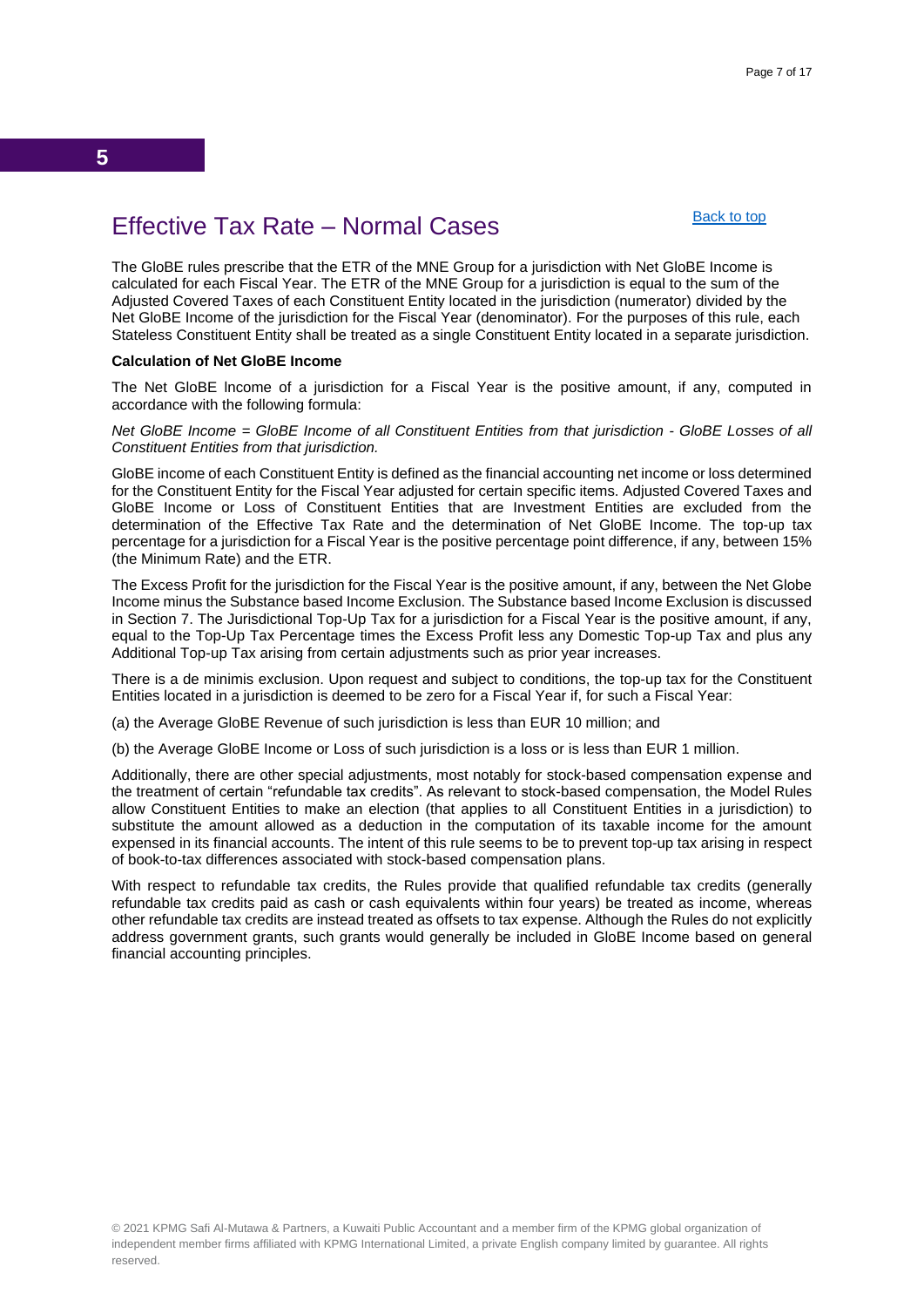#### [Back to top](#page-0-0)

## <span id="page-7-0"></span>Effective Tax Rate – special cases

#### The Model Rules adjust the calculation of the GloBE ETR to account for certain special circumstances.

#### **Constituent Entities joining and leaving a group**

Under the Model Rules, special provisions apply when an entity (target) becomes or ceases to be a Constituent Entity of an MNE Group. In general, a target is treated as a member of a group in an acquisition year if any portion of its assets, liabilities, income, expenses, or cash flows are reflected on a line-by-line basis in the consolidated financial statements of the UPE for the year. In the acquisition year, only the target's income and taxes that are reflected in the UPE's consolidated financial statements are considered for GloBE purposes.

The target's income and taxes (during the acquisition year and all succeeding years) is determined using the historical carrying value of its assets and liabilities.

For purposes of applying the deferred tax accounting rules:

- a) Deferred tax items, except for certain losses, that transfer from the disposing MNE Group to the acquiring MNE Group are taken into account by the acquiring MNE Group as if the acquiring MNE Group controlled the target when those deferred items arose;
- b) From the perspective of the disposing MNE Group, the target's deferred tax liabilities are deemed to have fully reversed (as relevant to the 5-year reversal requirement for deferred tax liabilities);
- c) From the perspective of the acquiring MNE Group, the target's deferred tax liabilities are treated as arising in the acquisition year, and if the deferred tax liability does not reverse within 5 years of the acquisition year, it is treated as a reduction to covered taxes in the recapture year, rather than the year the deferred liability arose.

#### **Transfers of assets and liabilities and certain reorganizations**

In the case of a disposition of assets and liabilities, the disposing entity will include the gain or loss on the disposition in its GloBE Income or Loss and the acquiring entity will determine its GloBE Income or Loss using the carrying value of the assets and liabilities under the accounting standard used in the UPE's consolidated financial statements. The intent seems to be to align, for GloBE purposes, the amount realized by the disposing entity with the acquiring entity's adjusted carrying value for financial accounting purposes. Note that, for these purposes, the Model Rules treat an acquisition or disposal of a controlling interest in a Constituent Entity as a disposal of the assets and liabilities if the target's jurisdiction taxes the transaction as a deemed transfer of assets and liabilities.

The disposing entity's GloBE Income or Loss generally will exclude any amount realized as part of a "GloBE Reorganization", and the acquiring entity will inherit the disposing entity's carrying values of the acquired assets and liabilities.

A GloBE Reorganization is generally a transfer of assets and liabilities such as a merger, demerger, liquidation, or similar transaction where (i) the consideration for the transfer is in whole or significant part equity interests issued by the acquiring entity (or the target entity in the case of a liquidation); (ii) the disposing entity's gain or loss on the assets is not taxed in whole or in part; and (iii) the tax laws of the jurisdiction of the acquiring entity requires the acquiring entity to compute taxable income using the disposing entity's tax basis in the assets. If certain non-qualifying consideration is received pursuant to the GloBE Reorganization, however, the disposing entity's GloBE Income or Loss will include the associated gain or loss and the acquiring entity's carrying value will be adjusted consistent with local tax rules.

Additionally, an election is available that would allow a Constituent Entity to make certain adjustments and use the fair value of assets or liabilities on a go-forward basis.

#### **Multi-Parented MNE Groups**

If two MNE Groups combine their consolidated financial statements based on an agreement between their UPEs that they operate as a single MNE Group (Multi-Parented MNE Group), the Model Rules treat all the Constituent Entities, except excluded entities, as members of one group. This includes any entity

<sup>© 2021</sup> KPMG Safi Al-Mutawa & Partners, a Kuwaiti Public Accountant and a member firm of the KPMG global organization of independent member firms affiliated with KPMG International Limited, a private English company limited by guarantee. All rights reserved.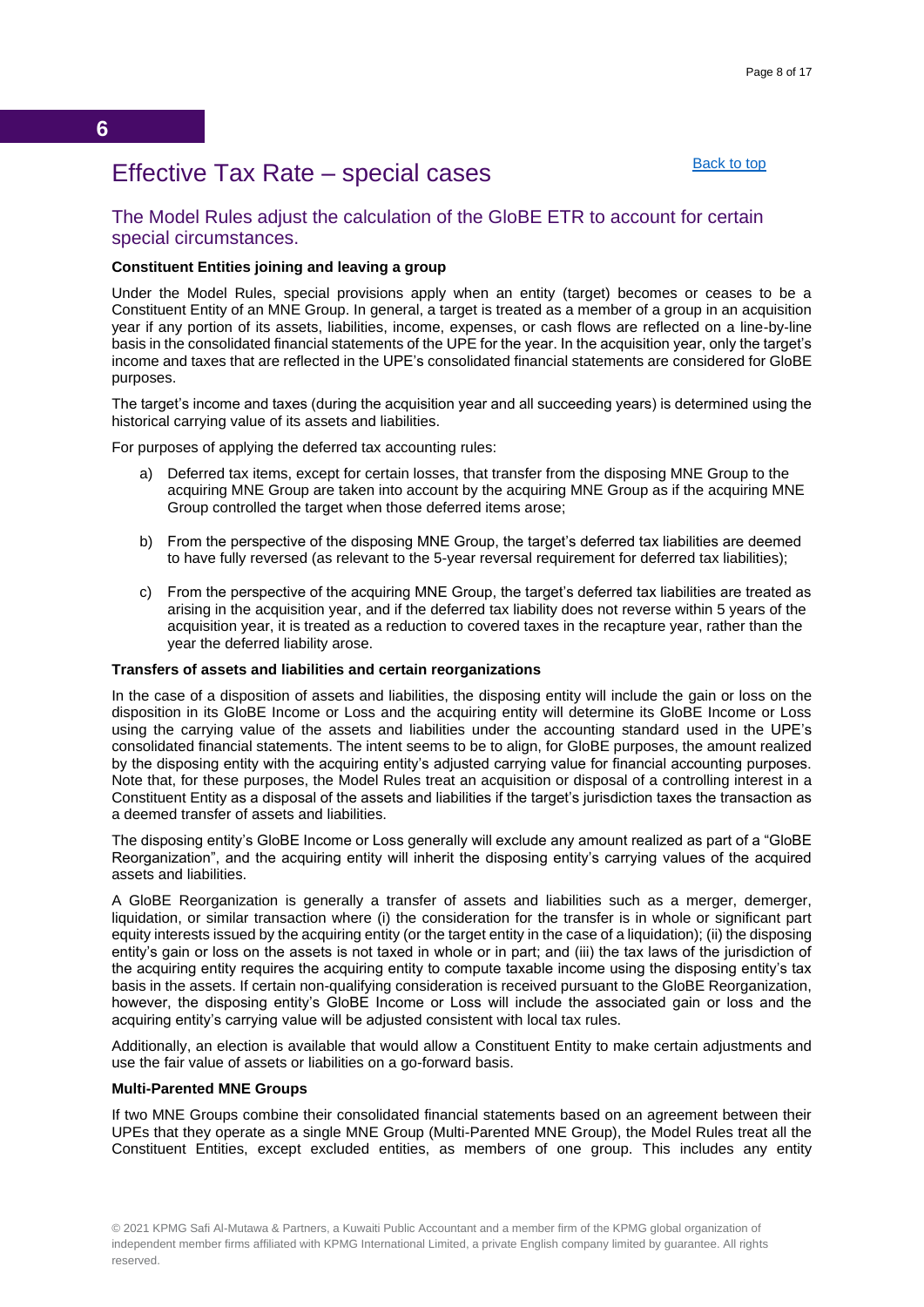consolidated on a line-by-line basis with the Multi-Parented MNE Group or otherwise controlled by one of the MNE groups.

Notwithstanding any combination agreement between the UPEs, the Model Rules provide that such Multi-Parented MNE Groups will have two UPEs that must each apply the IIR with respect to each's Allocable Share of the Top-Up Tax of Low-Taxed Constituent Entities. With respect to the UTPR, all the Constituent Entities located in an implementing jurisdiction are to apply the UTPR, taking into account all relevant members of the Multi-Parented MNE Group. Finally, both UPEs must submit the GloBE Information Return, unless a single Designated Filing Entity is appointed.

#### **Treatment of Flow-Through Entities, Hybrids and JVs**

The manner in which the GloBE Rules apply to a MNE Group's investment in flow-through entities, hybrids, and JVs depend in the first instance on whether the financial results of such entity are consolidated with those of the MNE Group, rendering such entity a Constituent Entity.

The financial accounting net income or loss and covered taxes of an entity that is not a Constituent Entity are generally excluded from the application of the GloBE Rules to the MNE Group. However, they may nevertheless be taken into account under the special rules described below in respect of JVs if the UPE holds, directly or indirectly, at least 50% of the ownership interests of such entity, and the results of such JV are included in the financial statements of the MNE Group under the equity method of accounting, subject to certain exclusions. 

The financial accounting net income or loss (and the corresponding covered taxes) of a Constituent Entity that is fiscally transparent in its or its owner's jurisdiction are allocated to a particular jurisdiction (of a permanent establishment thereof, as applicable) based on the tax treatment of the entity in its jurisdiction and in the jurisdiction of each Constituent Entity-owner.

The allocation of the financial accounting net income or loss and covered taxes of a such an entity is done separately for each ownership interest in the entity because the treatment of such entity as transparent or not may vary across jurisdictions of its Constituent Entity-owners.

For example, the income and taxes of a tax transparent entity (i.e., an entity treated as fiscally transparent in its jurisdiction as well as that of its owner) are generally assigned to the jurisdiction of such owner while the income and taxes of a reverse hybrid entity are treated as stateless and tested separately.

Additionally, the GloBE Income or Loss and covered taxes of a hybrid entity are generally allocated to the hybrid entity, including any covered taxes contained in the financial accounts of a Constituent Entity-owner of a hybrid entity in respect of income or loss of the hybrid entity.

As referenced above, where the entity is not a Constituent Entity but qualifies as a JV, special rules apply to the income and taxes of the JV and its consolidated subsidiaries ("JV subsidiaries" and together, a "JV group"). Under the final rules, a Top-Up Tax for each member of the JV group would be computed by hypothetically treating the JV group as a separate MNE group of which the JV is the UPE.A Parent Entity holding (directly or indirectly) ownership interests in a member of the JV group would apply the IIR with respect to its allocable share of the top-up tax of such member (in accordance with the general IIR rules).

The UPE's allocable share of the top-up tax of all members of the JV group (the "JV Group top-up tax") would then be reduced by the amount of top-up tax included by a Parent Entity under an IIR, and any remaining amount of JV Group Top-Up Tax would be added to the total UTPR Top-Up Tax and allocated to members of the MNE Group in accordance with the general rules.

#### **What's New**

The Pillar 2 Blueprint provided a simplified IIR approach for a JV group whereby the ETR for the JV group would have been calculated as a whole based on the equity method income arising from, and the proportionate share of income taxes accrued by, the JV group. The final rules do not allow for worldwide blending with respect to a JV group and instead require the group be treated as a separate MNE and calculate Top-up Tax with respect to each JV group member.

Details of the de minimis exclusion are new and combine the CBCR proposal with the low profit exclusion.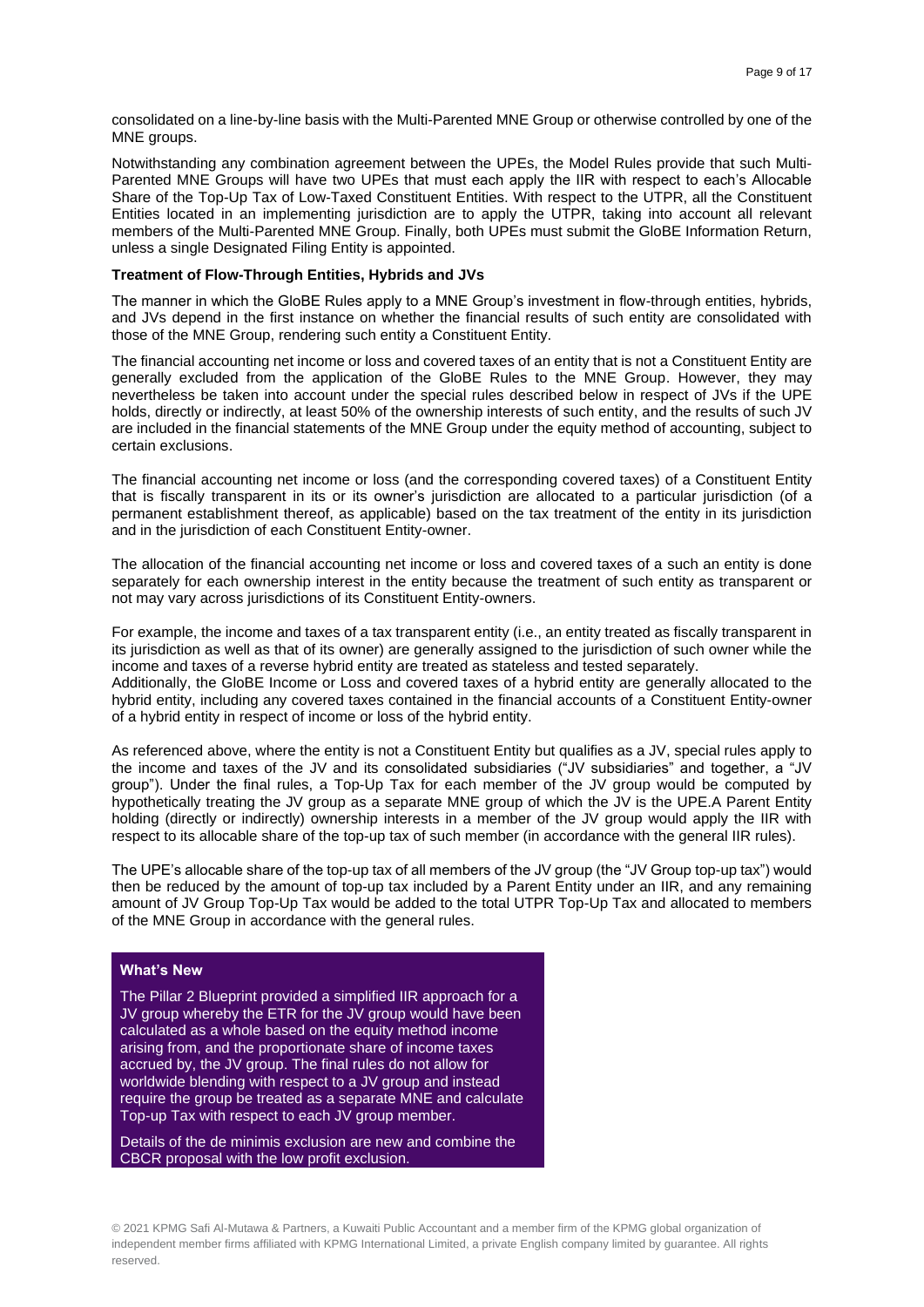**7**

## <span id="page-9-0"></span>Substance-based Income Exclusion

[Back to top](#page-0-0)

The GloBE rules provide for a substance carve-out based on the return to payroll and tangible assets. The effect of the substance carve-out is to allow a jurisdiction to continue to offer tax incentives that reduce taxes on routine returns from investment in substantive activities. The use of payroll and tangible assets is to assist both labor and capital-intensive industries.

#### **Calculating the Substance-based Income Exclusion**

The payroll component is based on determining the payroll costs of employees of the relevant MNE entity. A wide concept of employees is adopted and must include independent contractors who are natural persons or employed by an employment company whose daily activities are directed by the MNE entity, but not employees of a corporate contractor providing goods or services.

The rules look to where the activities of an employee take place and not the location of the employer. Payroll costs (apart from payroll costs capitalized into tangible assets) are also widely defined and include employee benefits, certain pension fund payments and related taxes.

The tangible asset component is based on the carrying value in the Financial Accounts (with certain safeguards) of plant, property, equipment, land use rights and land (excluding land held for development). There are special rules for self-constructed assets, natural resources, and leased assets which aim at equivalent treatment.

The amount of the Substance-based Income Exclusion is the sum of a percentage applied to the payroll and tangible asset components. For the payroll component, the percentage starts at 10% and declines by 0.2 percentage points per year for the first 5 years to 9%, and then by 0.8 percentage points per year to reach 5% after 10 years. For the tangible asset component, the percentage starts at 8% and declines by 0.2 percentage points per year for 5 years to reach 7% and then by 0.4 percentage points for 5 years to also reach 5% after 10 years.

#### **Applying the Substance Income Exclusion**

The Substance-based Income Exclusion is subtracted from the local profit (Net Globe Income) in a jurisdiction to produce an Excess Profit. This Excess Profit is multiplied by the top-up tax Percentage being the difference between the 15% minimum rate and the ETR for the local jurisdiction (without adjustment for the carveout). This product gives the top-up tax Amount which is taxed either through the IIR or the UTPR. A Substance-based Income Exclusion amount that is not utilized cannot be carried forward or back.

By way of example, say that an MNE's Constituent Entity in Country A has payroll of €100, a carrying value of tangible assets of €200, financial accounts profits of €100 and tax paid of €10. Assume that when profits are adjusted for the GloBE rules, the Net GloBE Income remains as €100, and the covered taxes remain as €10. The ETR is 10% (€10/€100). The substance-based income exclusion is calculated as €26 (applying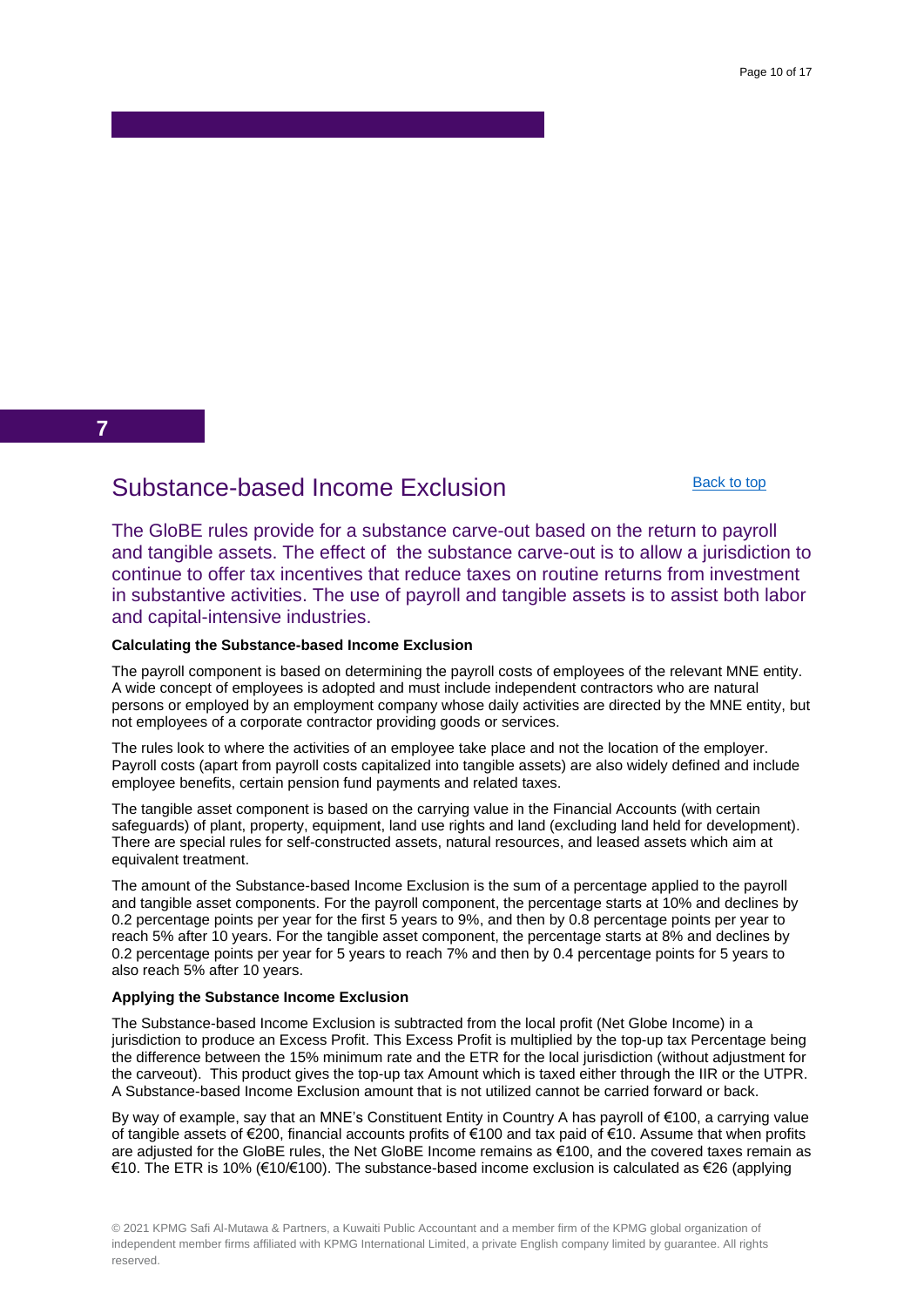10% and 8% to payroll and assets for year 1, respectively). Excess profits are consequently €74 (€100 – €26). Applying the 5% (15%-10%) top-up tax rate to the Excess Profit yields top-up tax of €3.70, which is taxed through the IIR and/or UTPR. This could be reduced to nil if a Domestic Top-up Tax was applied by Country A.

#### **What's New**

The determination of the local ETR is based on the Net Globe Income and not just the Excess Profit when calculating top-up tax. The way in which the Substance Income Exclusion operates means that in most cases some portion of the tax concessions granted in a jurisdiction are likely to be 'taxed back'. Where the local ETR is less than 15%, and if the substance exclusion does not carve-out 100% of the profits in the jurisdiction, then a portion of the benefit will be taxed in another jurisdiction, either through the IIR or the UTPR. These rules provide for Domestic Top-up Tax which allows a jurisdiction to impose tax that would otherwise go to an IIR or UTPR jurisdiction.

#### **8**

## Investment Funds

#### [Back to top](#page-0-0)

#### <span id="page-10-0"></span>**Scope**

The GloBE rules provide for several categories of Excluded Entities ranging from Governmental Entities to Non-profit organizations and Pension Funds. This list of Excluded Entities specifically also includes Investment Funds and Real Estate Investment Vehicles that are the UPE. The rationale for the Investment Funds exclusion is found in the widely recognized principle of tax neutrality for investment funds.

An Investment Fund is an entity or arrangement (i) that is designed to pool assets from a number of investors, (ii) that invests with a defined investment policy, (iii) allows investors to reduce transaction, research or analytic costs or to spread risk collectively, (iv) is aimed at generating investment income and/or gains or protect against a particular event or outcome, (v) where investors have a right to return from the assets of the fund or income earned on those assets, based on contributions made by the investors, (vi) where the fund is subject to the regulatory regime for investment funds in its jurisdiction of establishment or management and (vii) where the fund is managed by fund management professionals on behalf of the investors.

#### **Vehicles owned by Excluded Entities**

The GloBE rules recognize that Investment Funds may use special purpose vehicles to hold assets or to make certain investments that therefore become part of the Fund infrastructure and should be treated as part of the Excluded Entity.

To this end, the rules prescribe that Excluded Entities include entities that (i) are at least 95% owned (directly or indirectly) by Excluded Entities, operate (almost) exclusively to hold assets of investment funds (pure holding vehicles) and only carry out activities that are ancillary to the activities of the Investment Fund, or (ii) are at least 85% owned (directly or indirectly) by Excluded Entities provided that substantially all of the entity's income is Excluded Dividends or Equity Gain or Loss.

#### **Treatment of Investment Funds with an MNE**

The GloBE rules recognize that Investment Funds may use special purpose vehicles to hold assets or to make certain investments that therefore become part of the Fund infrastructure and should be treated as part of the Excluded Entity. To this end, the rules prescribe that Excluded Entities include entities in a manner similar to the above.

#### **Other issues**

The hope is that the 2022 Commentary will provide further details and guidance for situations where (i) an Investment Fund holds a controlling stake in an MNE Group that otherwise exceeds the consolidated revenue threshold (€ 750m) and (ii) is an Investment Fund is controlled by a Constituent Entity of an MNE Group that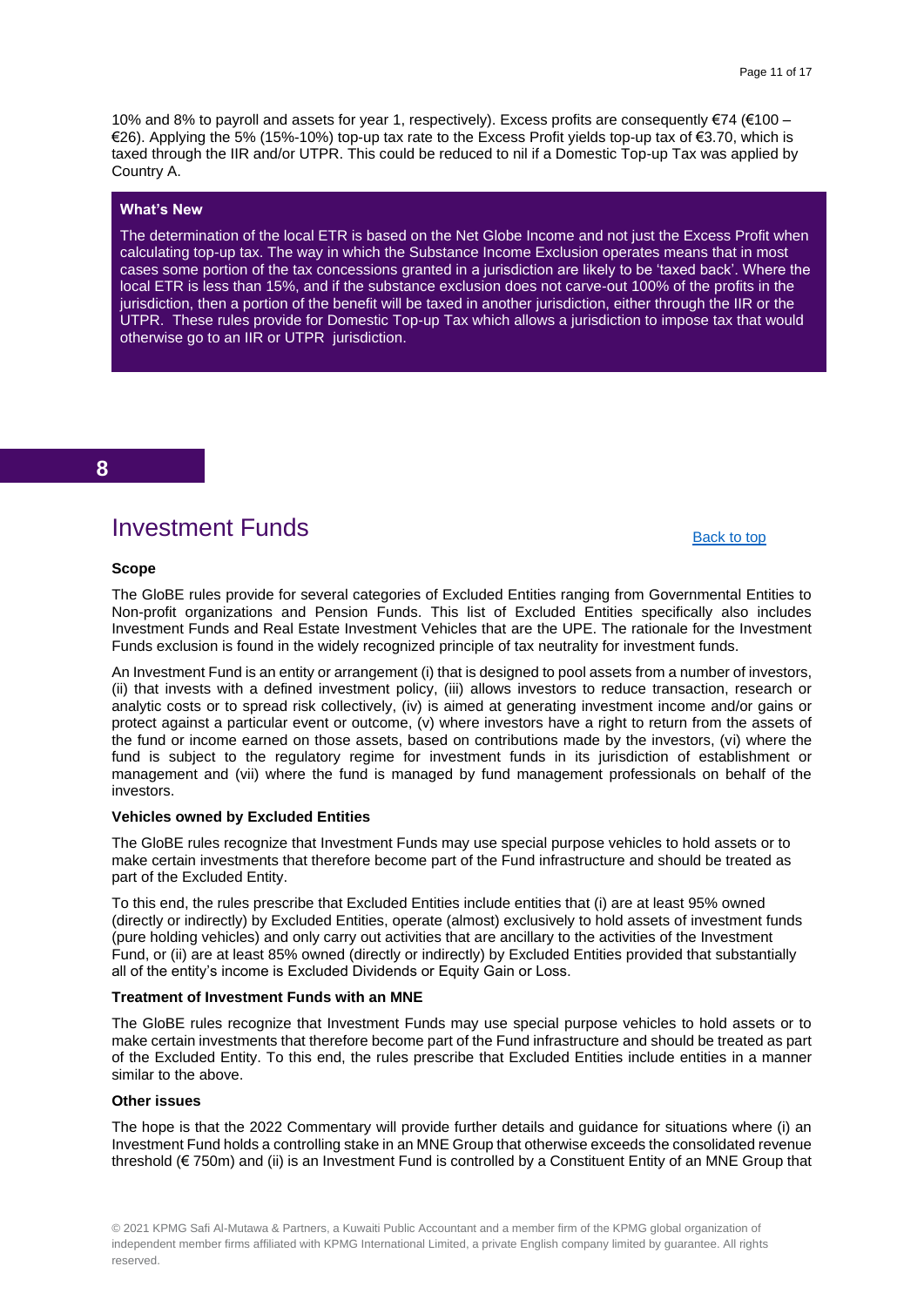is not an Excluded Entity. The Model Rules offer the option for a Filing Constituent Entity to not treat an Entity as an Excluded Entity.

#### **What's New**

The Model Rules specifically lists Real Estate Investment Vehicles as Excluded Entities and furthermore clearly define special purpose vehicles that are covered under the Excluded Entity definition.

#### **9**

## Administration

#### [Back to top](#page-0-0)

#### <span id="page-11-0"></span>**Filing obligations**

A GloBE Information Return needs to be filed by either the Constituent Entity in a jurisdiction or a Designated Local Entity acting on its behalf. There is an alternative whereby the Ultimate Parent Entity or a Designated Filing Entity can lodge a return if they are located in a jurisdiction that has a Qualifying Competent Authority Agreement in place for that Reporting Fiscal Year.

The GloBE Information Return needs to be lodged within 15 months of the GloBE Reporting Year.

The information contained in the return will be in a standard form which is to be developed but would include:

- ― Identification of the Constituent Entities and their location;
- ― The overall corporate structure of the MNE Group;
- ― Information necessary to compute the Effective Tax Rate for each jurisdiction, the top-up tax for each Constituent Entity and members of a JV Group;
- ― The allocation of top-up tax to the IIR and the UTPR;
- ― Record of any elections made;
- ― Other information agreed as part of the GloBE Implementation Framework.

There is an ability for local administrations to modify the information, filing and notification requirements. Local sanctions, penalties and confidentiality provisions will apply.

Administrative Guidance will be developed which will be subject to any requirements of domestic law.

#### **Safe Harbors**

The Model Rules include essentially a placeholder for the future development of "Safe Harbors", which are intended to reduce the administrative burden of the GloBE Rules on MNEs Groups.

The to-be-developed Safe Harbor is elective, applies on a jurisdictional basis, and, assuming the MNE is eligible, has the effect of reducing the top-up tax for the relevant jurisdiction to zero in the eligible year. No detail is provided on how the Safe Harbor will be calculated, but possibly it will be based on a simplified jurisdictional effective tax rate calculation, such as leveraging country-by-country reporting information. Notably, even if an MNE is eligible for the Safe Harbor in a jurisdiction and makes the election, it would still be required to supply additional information to certain tax authorities if requested to do so within 36 months of the filing of the GloBE Information Return.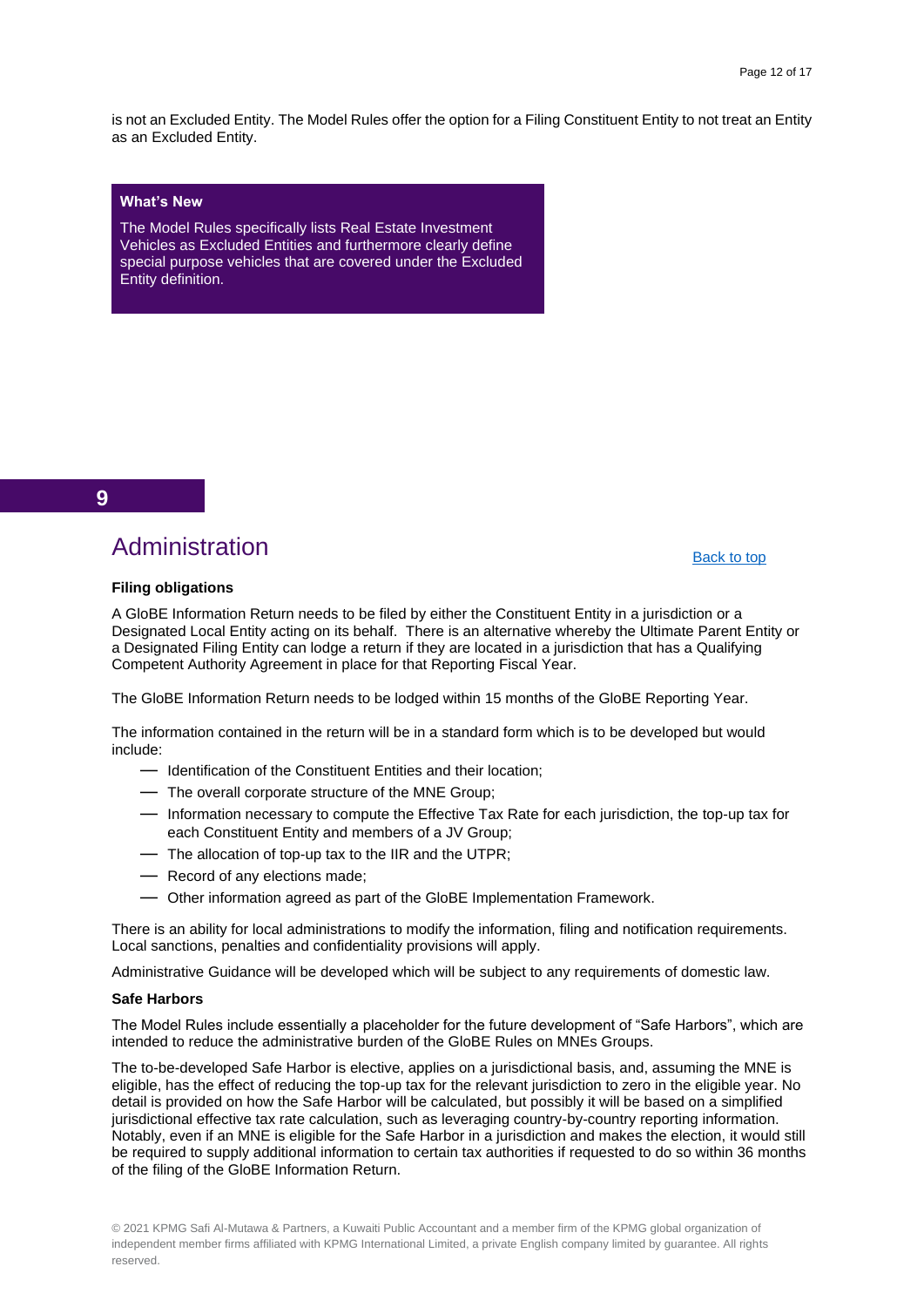It is envisioned that the Safe Harbors will be finalized as part of the development of the GloBE Implementation Framework.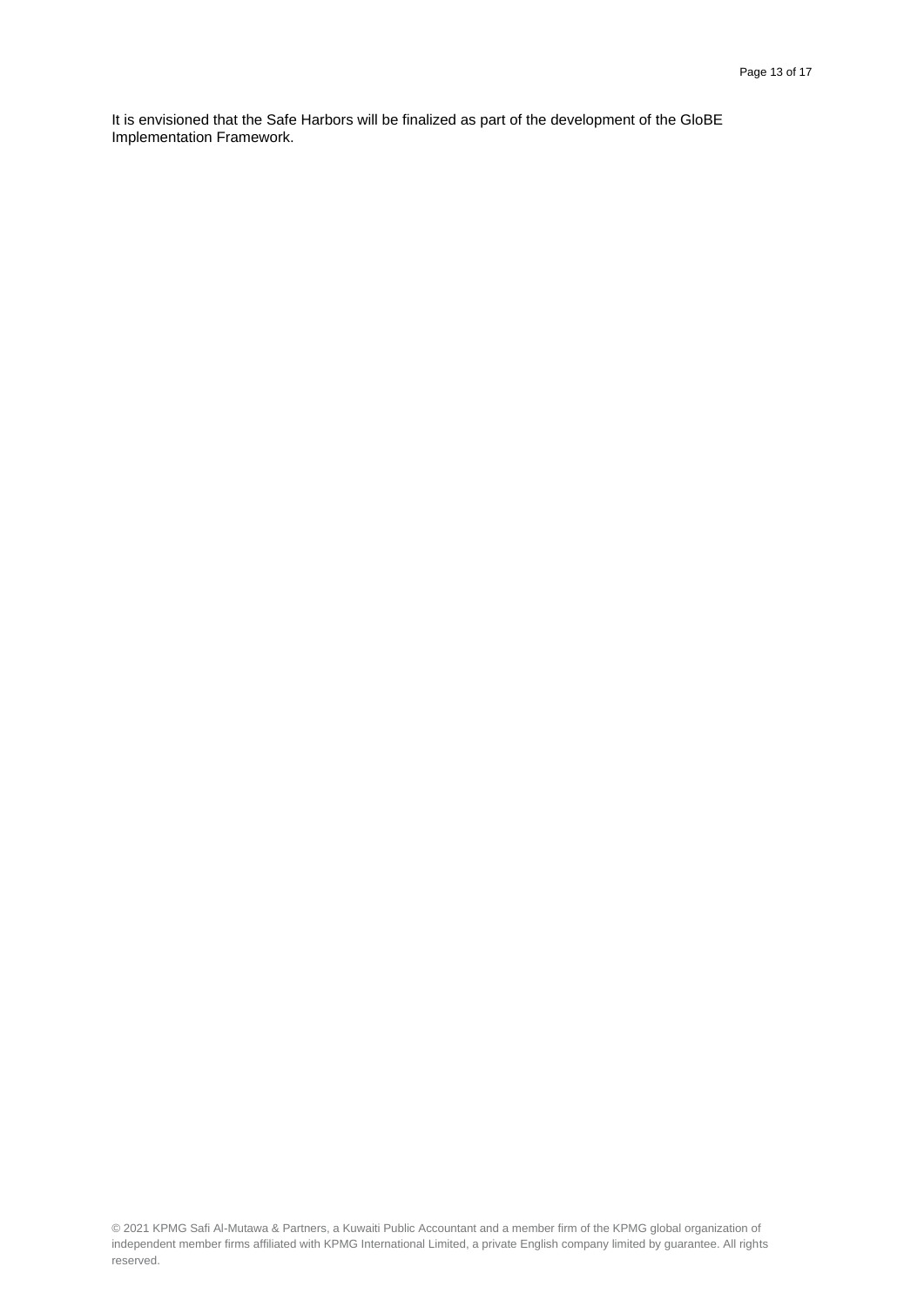## <span id="page-13-0"></span>Implementation process and timeline

[Back to top](#page-0-0)

In early 2022, the OECD will release the Commentary relating to the model rules and address co-existence with the US Global Intangible Low-Taxed Income or GILTI rules. This will be followed by the development of an Implementation Framework focused on administrative, compliance and co-ordination issues relating to Pillar Two.

The Inclusive Framework is also developing the model provision for a Subject to Tax Rule, together with a multilateral instrument for its implementation, to be released in the early part of 2022. A public consultation event on the implementation framework will be held in February and on the Subject to Tax Rule in March.

| <b>Agreement</b>                                                                                                                                                                                                                           | <b>Adoption into Law</b>                                                                                                                                                                                                                                                                                                                                                                                                                                            | <b>Implementation</b>                                                                                                                                                                                   |
|--------------------------------------------------------------------------------------------------------------------------------------------------------------------------------------------------------------------------------------------|---------------------------------------------------------------------------------------------------------------------------------------------------------------------------------------------------------------------------------------------------------------------------------------------------------------------------------------------------------------------------------------------------------------------------------------------------------------------|---------------------------------------------------------------------------------------------------------------------------------------------------------------------------------------------------------|
| 1 July 2021 – Agreement by 130<br>countries in the IF to a new<br>international tax framework<br>October 2021 - Detailed<br>implementation plan for both<br>pillars<br>20 December 2021 - Agreed<br>GloBE rules released for Pillar<br>Two | Early 2022 – release of<br>Commentary on GloBE rules<br>February 2022 - Public<br>Consultation on Implementation<br>Framework<br>March 2022 - Public<br>Consultation on the STTR<br>Mid $2022 - A$ model treaty<br>provision to give effect to the<br><b>STTR together with Commentary</b><br>will be developed as will a<br>multilateral instrument to<br>faciliatate adoption of the STTR<br>End of 2022 – Finalisation of the<br><b>Implementation Framework</b> | $2023$ – According to the<br>Executive Summary, the<br>effective date for implementation<br>of Pillar Two is envisaged by<br>2023 with deferral of<br>implementation of the UTPR<br>rules for 12 months |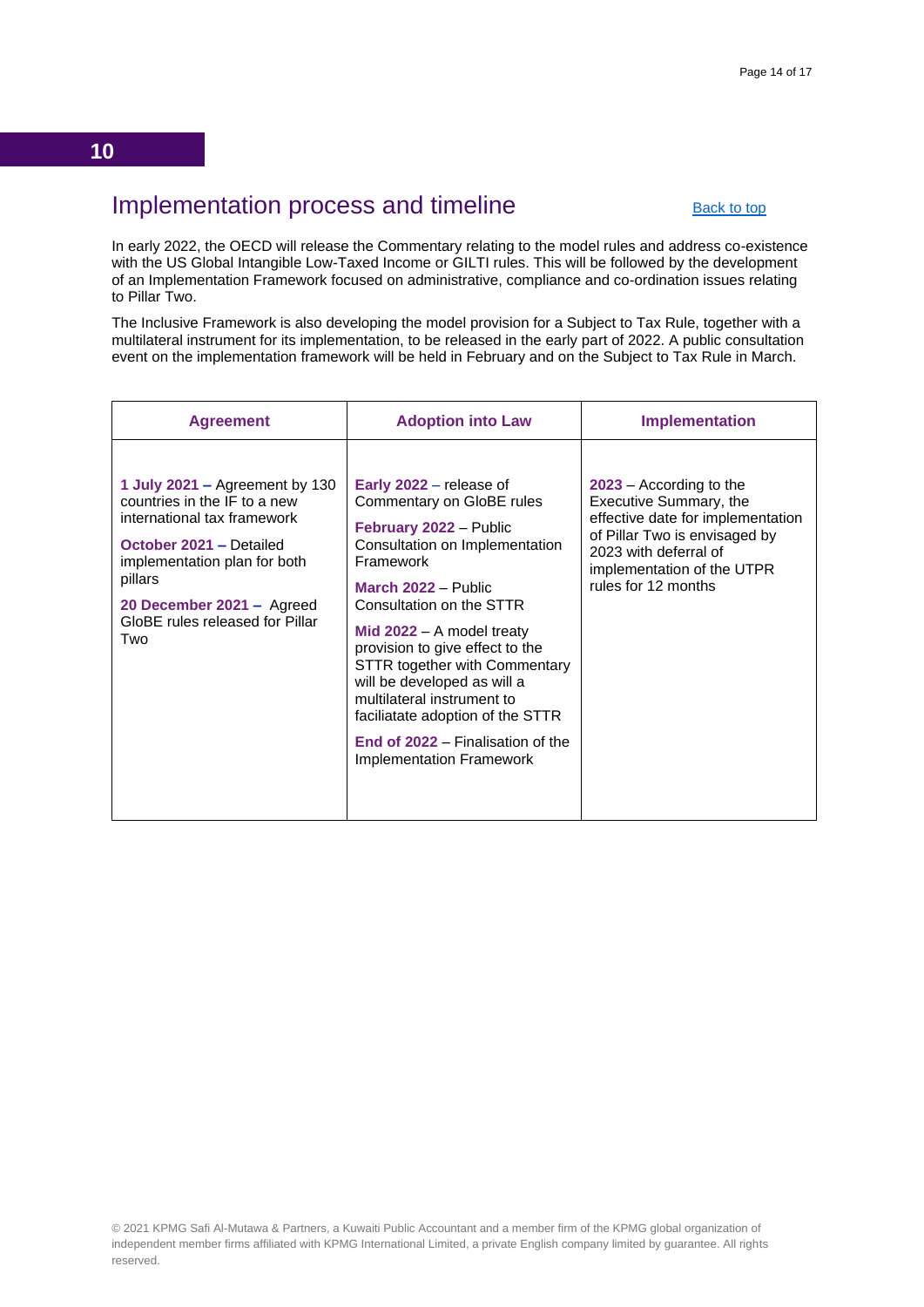## <span id="page-14-0"></span>Ten points on what tax leaders need to do

[Back to top](#page-0-0)

The GloBE rules can have significant impact on the ETR of MNE Groups, and it is expected to result in many different implementation challenges, as well as an increase of the administrative burden for MNE Groups that are in scope of the rules, particularly in the context of the yearly ETR and top-up tax calculations based on a jurisdictional blending.

#### **1. Undertake a high-level evaluation of how the rules could potentially impact the MNE**

This may involve the use of KPMG Assessment Tools and review of the MNE's Group Structure. While the Safe Harbor rules have yet to be developed, a delineation can be drawn between entities that will clearly exceed the minimum ETR threshold and those that may not. It will also involve an assessment of whether a structure is likely to involve Excluded Entities or how certain tax concessions might operate. It should be remembered that the position of various entities can change signficantly from year to year. It should also be noted that full jurisdictional blending is not required in some cases.

#### **2. Understand the potential systems issues in collating data**

Some information will be available through regular accounting information and some will need additional information to be gathered (for example, the extended definition of payroll, which includes certain types of independent contractors for the purpose of determining the Substance-based Exclusion Income).

#### **3. Ensure that there is strong liaison between tax teams and accounting teams on information**

Because much of the information required is based on accounting data and delineations, particularly in relation to Deferred Tax, there is a need to ensure that data is available at the right level of granularity and integrity or robustness. In addition, the treatment and/or allocation of certain items of income or costs (including taxes) under the GloBE rules may differ from the accounting treatment in the financial accounts. The GloBE rules as outputs will also have accounting implications.

#### **4. Consider a more detailed assessment model**

After an intitial evaluation provided above in 1-3, a more detailed assessment is likely to be appropriate to determine potential additional GloBE tax liabilities and the potential exercise of elections available. KPMG has a tool which can accommodate this more detailed assessment. This can be used to refine consideration of any elections.

Also, any transaction between Constituent Entities located in different jurisdictions that is not recorded in the financial accounts consistent with the arm's length principle must be adjusted to be consistent with that principle.

#### **5. Inform Board and Management Committees of the potential financial and administrative impact of the new GloBE rules**

Ensure that your budget has included additional funds for compliance costs, and that those within the organization that need to know are aware of the potential information gathering exercises to help stream-line this process.

#### **6. Establish Tax Control Framework for GloBE**

The GloBE rules may result in an increase of the overall effective tax rate of an MNE group and therefore can have a significant cashflow and financial statements impact. Non-compliance can result in a higher level of scrutiny from the tax authorities, higher (tax) costs as well as brand and potential reputational damage. The MNE board's tax governance needs to include a robust tax control framework that ensures compliance with these new rules.

#### **7. Whether a central, regional or hybrid approach is going to be adopted for dealing with GloBE**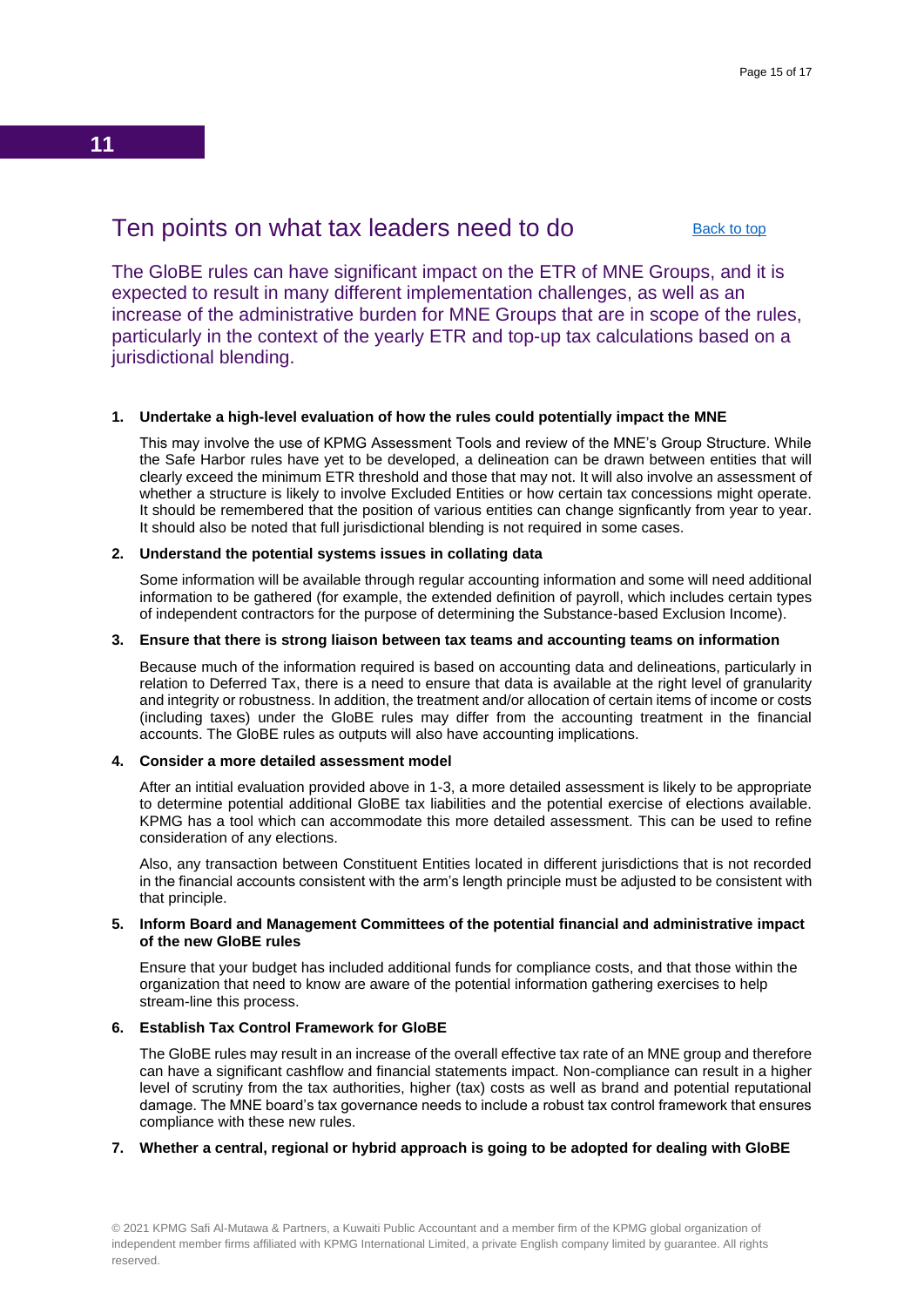This will depend on the organization, but it is likely that some decentralization will be required based on the need for local information.

#### **8. Monitor how individual countries are reacting to GloBE and consistency of application**

This includes amendments to introduce Domestic Top-up Taxes or Alternative Minimum Taxes, IIR and UTPR rules. Some countries may change tax-based incentives to grants and other forms of subsidy to better accommodate the rules.

While the rules seek to involve a consistent framework, there may be differences in how they are applied to domestic entities. The potential co-existence of GILTI rules is likely to present differences in application. The EU may well introduce additional elements that extend or 'clarify' the GloBE rules in comparison to other jurisdictions.

#### **9. Consider future tax disclosures and interaction with the GloBE rules**

There are an increasing number of disclosure regimes, both private and public, and early consideration of how they intersect is important. These include CBCR, GRI 207 and EU Public CBCR in addition to the GloBE rules.

#### **10. Consider any secondary impacts for customers and investee communications**

There may be many secondary effects for MNEs, including customer credit profiles, cash-based evaluations of investments and dealing with minority interests. Consideration of these impacts needs to be part of an implementation plan.

#### **More information**

The following KPMG resources are available to help you keep pace with developments on an ongoing basis.

| Webcast: the path<br>ahead for BEPS Pillar 1<br>and 2 implementation | <b>KPMG Tax Policy</b><br><b>Perspectives</b> | <b>KPMG TaxNewsFlash</b><br><b>Subscription</b> | <b>KPMG Future of Tax</b> |
|----------------------------------------------------------------------|-----------------------------------------------|-------------------------------------------------|---------------------------|